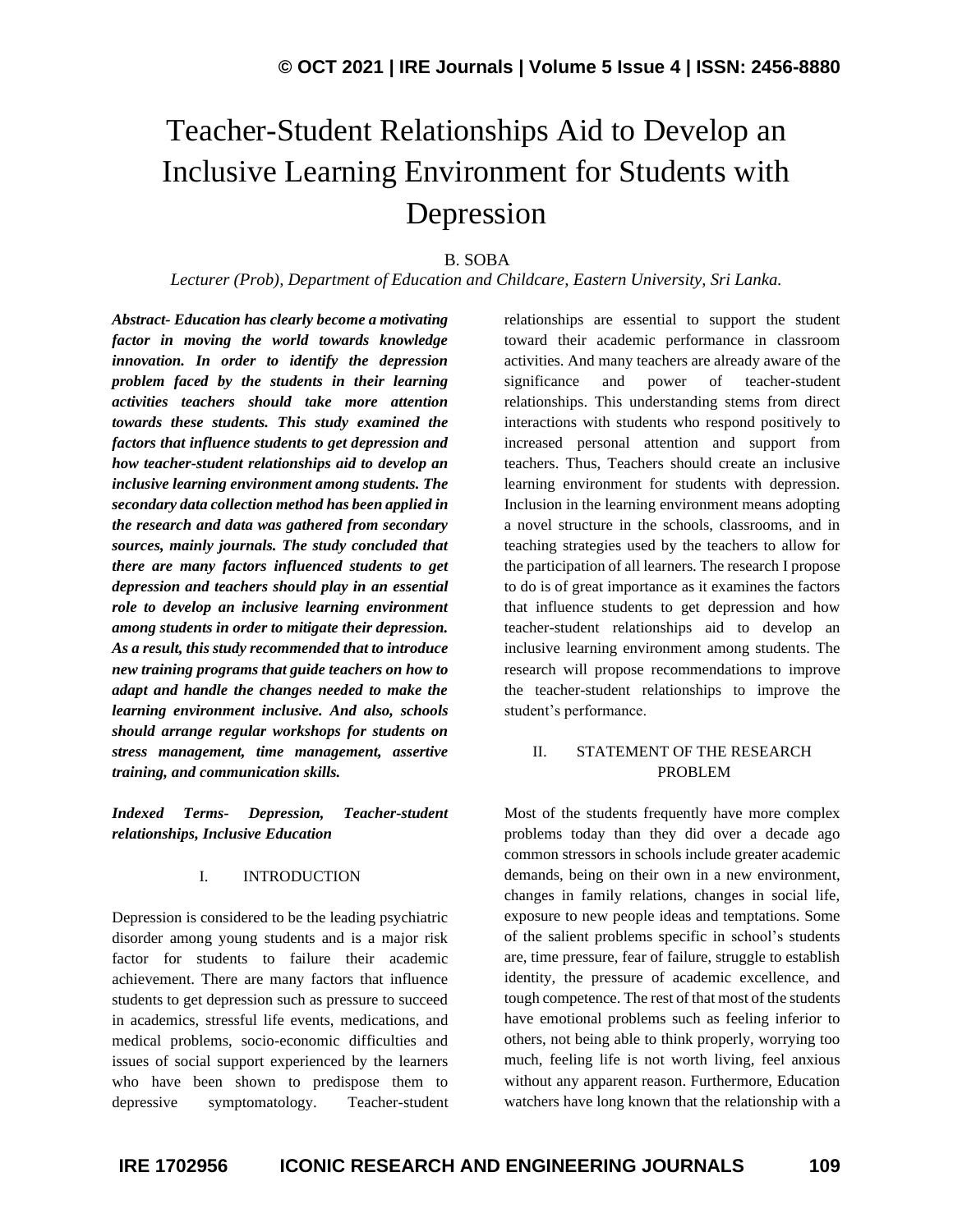teacher can be critically important to how well students learn. But emerging research is giving a clearer picture than ever of how teachers can build and leverage strong relationships with their students. (Kumaraswamy 2013). However, in the modern era, teacher-student relationship security weakens as students advance to higher grades. Furthermore, the quality of the teacher-student relationship depends not only on what the child brings to the relationship, in terms of mental representations of relationships with caregivers and interpersonal competencies but also on what the teacher brings to the relationship and the teacher-student daily interactions.

#### III. AIM OF THE RESEARCH

This research study aims to explore the factors that influence students to get depression and how teacherstudent relationships aid in developing an inclusive learning environment among students. That is, the research identified factors for students to get depression and how teacher-student relationships aid to develop an inclusive learning environment among students. By identifying these factors, and exploring the related research literature, the study will be suggesting recommendations to consider improving teacher-student relationships aid to develop an inclusive learning environment among students.

#### • RESEARCH OUESTIONS

The overarching research question of the current study is:

What are the factors that influence students to get depression? How can an authentic teacher-student relationship be of help in developing an inclusive learning environment for students with depression?

To answer the main research question, sub-questions have also been developed. These are:

- i. What teaching strategies can support students with depression in an inclusive learning environment?
- ii. What systemic barriers associated with students obstruct the development of an inclusive learning environment?

# IV. SIGNIFICANCE OF THE STUDY

This research is important in identifying the factors that influence students to get depression and how teacher-student relationships aid in developing an inclusive learning environment among students. Further, few studies focus on the depression that students face in the classroom, with very little attention given to the teacher-student relationships aid in developing an inclusive learning environment among students. However, this study also explores the challenges faced by school students and the teacherstudent relationships that aid to develop an inclusive learning environment among students. Moreover, the recommendations will support the teachers to help their students.

#### V. LITERATURE REVIEW

The literature review section provides an overview of the literature on the research topic by different scholars, any existing gaps in the research topic, and the contributions of the research study to the field. Thus, this literature review is divided into three main sections: Firstly, it explains the Policy Context of Inclusive Education. The next section details the Inclusive Education Environment. Finally, the literature review focuses on the psychological problems of Students.

# VI. THE POLICY CONTEXT OF INCLUSIVE EDUCATION

For the past few years, inclusion in education has become an important topic in all over the words. In Australian Educational system gave priority for inclusive education. People have pushed for policies that consider special learners and students suffering from psychological disorders, such as depression. According to Boon et al. (2014), the country has made significant progress to ensure that there exists legislation and policy that supports an inclusive environment. For instance, Victoria's national policy on inclusive education, commonly known as "The Sector Policy on Inclusive Education", was adopted in 2017. The policy advocates for the right to receive quality education for all students irrespective of their social, economic, or political backgrounds. There have been several laws and legislations that fight for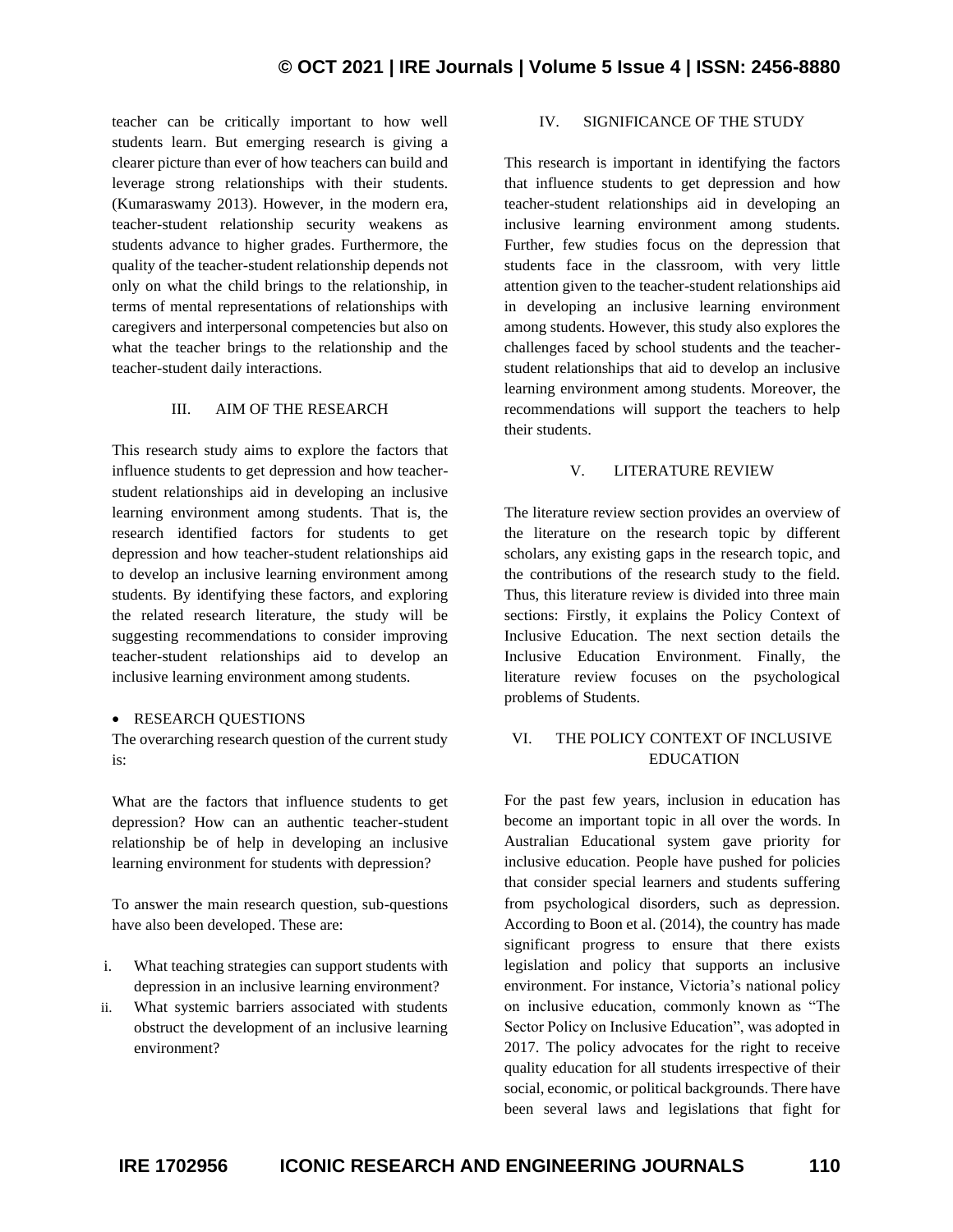inclusion to support a positive learning environment for all students in the country. The latter aims at ensuring the Department of Education remains committed to supporting an inclusive education system. Specifically, the policy state that children across the country from different social and cultural backgrounds learn in a safe and supportive environment, free from bullying and harassment. The policy is a guide that helps the education system to remain on track when it comes to the issue of inclusivity.

Anderson and Boyle (2015) confirm that policy guidelines are essential when it comes to creating an inclusive, positive learning environment. This is because the education system is dynamic with an increasingly diverse student population. Such a population has also been encouraged by migration and the issue of globalization. The educational jurisdictions in different parts of Australia have developed new policies and increased funding in support of Inclusive Education (IE). However, there lacks procedures and practices both at the state and federal levels to measure the success of IE practices. For this purpose, the inconsistency of IE practices in different education centers across the country results in differences when it comes to the overall academics of the learners (Ralston et al, 2019). It is essential to establish a national approach to IE practices to enhance the positive outcomes in education settings.

Despite the gap noted, Australia is making an effort to ensure that inclusive education will become the standard in the future learning environment. For example, the study by Ralston et al. (2019), affirms that education principles and learning have earned an increased interest in modern education research. The study confirms that the education system has to incline to an inclusive learning environment to conform to the developing culture of diversity (Worthen, 2016). This is because an inclusive learning environment prepares the learner to co-exist with others in society and their career discourse.

In most cases, inclusion has been perceived wrongly, with most people thinking that it addresses only those with disabilities. The establishment of various policies has created a new meaning for IE practices. These principles guide that good practice in IE considers a range of aspects, such as cultures, practices, policies, and access to equitable learning opportunities. Victoria has set the right policies to support IE and is the right decision towards providing quality education to all children despite their limitations.

# VII. INCLUSIVE EDUCATION ENVIRONMENT

Inclusion tends to rely on different aspects that affect the learner, either positively or negatively. Gaie and Parker (2016) pointed out that most students who are unprepared to join school or college environment are influenced by various cultural deficits that prevent their social integration in to university life. While this author concentrates on higher education, the issue also persists at the primary level. Students from different cultural backgrounds face different issues that prevent them from interacting well with others. For instance, depressed children can have challenges in not only interacting socially at the school ground but also during an academic engagement with their teachers in the classroom. This ideology relates to Vygotsky's Cognitive Development Theory that stresses the importance of culture in the sociocultural nature of human cognition and learning (Kozulin, 2004). Furthermore, Vygotsky's Cognitive Development Theory argues that cognitive abilities are socially guided and constructed. As such, culture serves as a mediator for the formation and development of specific abilities, such as learning, memory, attention, and problem solving. However, inclusion, especially where culture is involved, cannot occur void of the interaction of different stakeholders. For this purpose, Cape Media (2016) suggests that leaders involved in the education system should denounce their pride for the benefit of the greater good. Also, it is essential to value the diversity of thinking and encourage all parties to make their contributions when it comes to inclusive education (IE) practices. When people are encouraged to brainstorm, the team ends up making the best choice that will yield positive results in an academic outcome.

An intense discussion about the needs and challenges for depressed children is important, and parents and teachers should take part in such issues. There exists a need for an honest conversation that will lead to a dedicated action to help these learners in their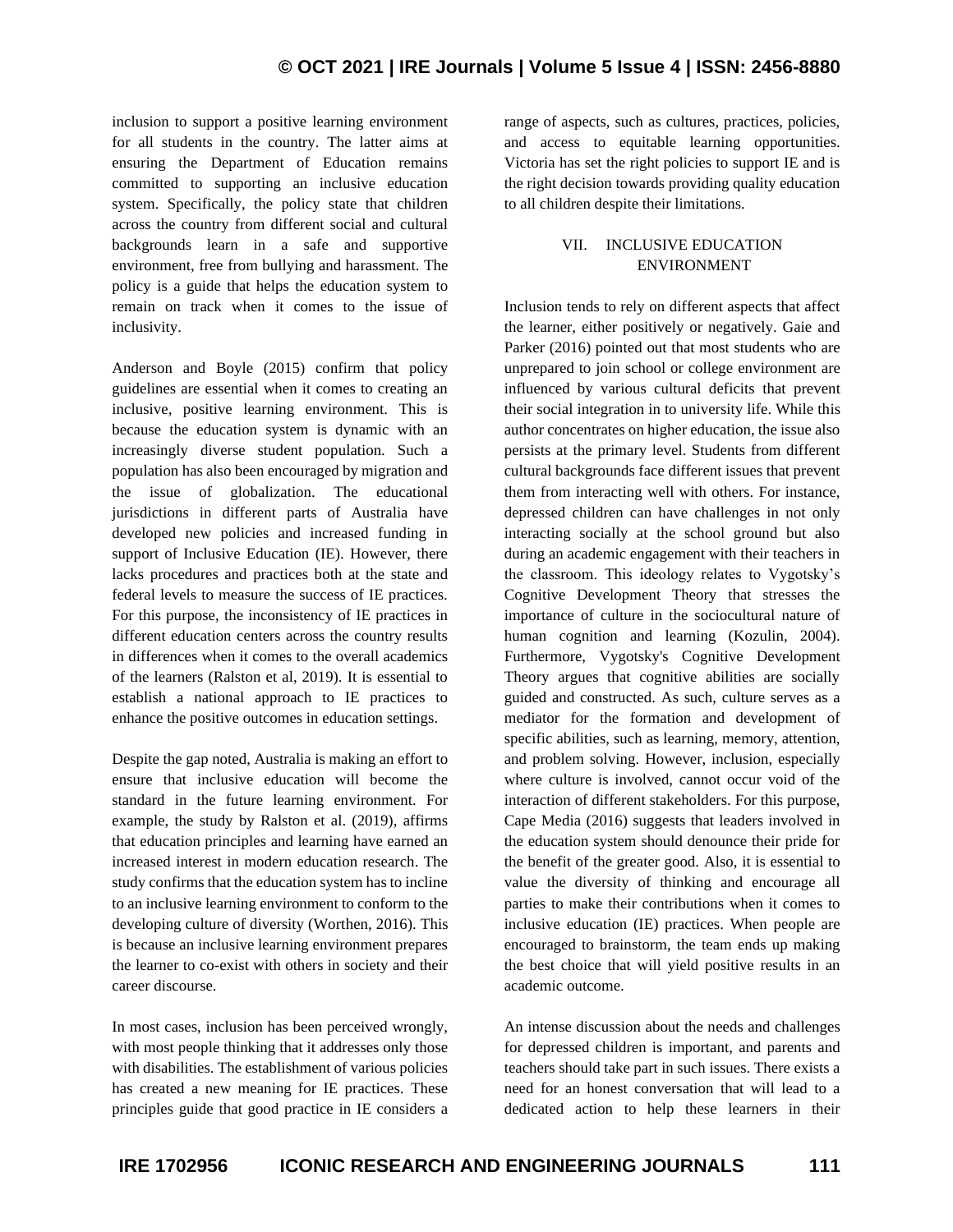# **© OCT 2021 | IRE Journals | Volume 5 Issue 4 | ISSN: 2456-8880**

academic achievement. Other benefits involved include a more positive and engaging experience for parents. In other words, they get an opportunity to take part in important issues that impact their children's academic outcomes. Also, the teacher has a significant role to play as he or she spends most of the time with the students. Among the strategies put across for teachers to adopt includes designing novel lesson plans within an innovative classroom that ensure that each learner feels like part of the class. On a similar note, Notional PTA (2016) teachers need adequate preparation to shift practice. there is a need to establish specialized training to help teachers understand how to engage learners with special needs by grasping their unique strengths and weaknesses. Also, parents play an integral role, and they should take part in enforcing these changes at the classroom level. Therefore, parents, learners, and teachers should be involved when creating a positive, inclusive environment for personalized learning. This ensures that the interests of all these parties are considered to minimize the expected challenges and maximize positive outcomes.

An inclusive classroom is the one where students with special needs, such as those depressed, can learn alongside their peers in the general classroom. Modern teachers adopt different methods to foster inclusivity even in the primary levels of the students and especially in years 4 and 5. A significant example of a popular methods is co-teaching. This requires both general and special-education teachers to work together when seeking to complete the school curriculum. Another strategy is through differentiated instructional strategies (Picard, 2014). This requires learners with diverse learning needs, such as depressed children to receive instructional materials that match their specific learning needs.

The differentiated strategy is further expounded by Robinson and Hutchinson (2014) through their Tiered Approach to Intervention. Learning is taught through evidence-based teaching practices that allow them to succeed. Failure to report positive outcomes forces the learner to be moved to Tier 2, which is characterized by intense and focused small-group instruction. Finally, the teachers introduce peer-mediated instruction and interventions (PMII). This method gives the teacher the role of a facilitator who utilizes the moment to identify the strengths and weaknesses of each student as they respond to class proceedings.

# VIII. PSYCHOLOGICAL PROBLEMS OF **STUDENTS**

*Academic Problems:* Some students are facing difficulty in concentration and remembering. For the rest of this, there are many students are faced some problems such as being unable to study properly, easily distractible unable to understand the language. particularly some subject is very difficult to understand and have no interest in studies (Kumaraswamy, 2013).

*Emotional Problems:* Students believe they are inferior to others. sometimes unable to think clearly. Irritated and enraged for trivial reasons. For trivial reasons, students are sad and depressed and feeling anxious for no apparent reason. They are feeling useless and inept. Feel as if life isn't worth living. Unnecessary concern. Excessive worry for trivial reasons.

#### IX. RESEARCH METHODOLOGY

The methodology section focuses on the techniques used for the collection of data. Most of the school students are faced with depression in the educational system. In this research, secondary data collection methods were used to develop this study. Various factors led to the selection of the secondary data collection method for this research paper. Firstly, it was easy for the researcher to access books, journals, or government documents, and many other sources. It helps researchers consider different author perspectives on a particular topic. Secondly, due to the COVID-19 social restrictions measures, researchers were unable to contact the participants. According to the respective researcher adopted a secondary method for gathering data or information about the students to get depression and how teacher-student relationships aid to develop an inclusive learning environment among students. It is so because through this method they able to collect data through existing documents or articles or books.